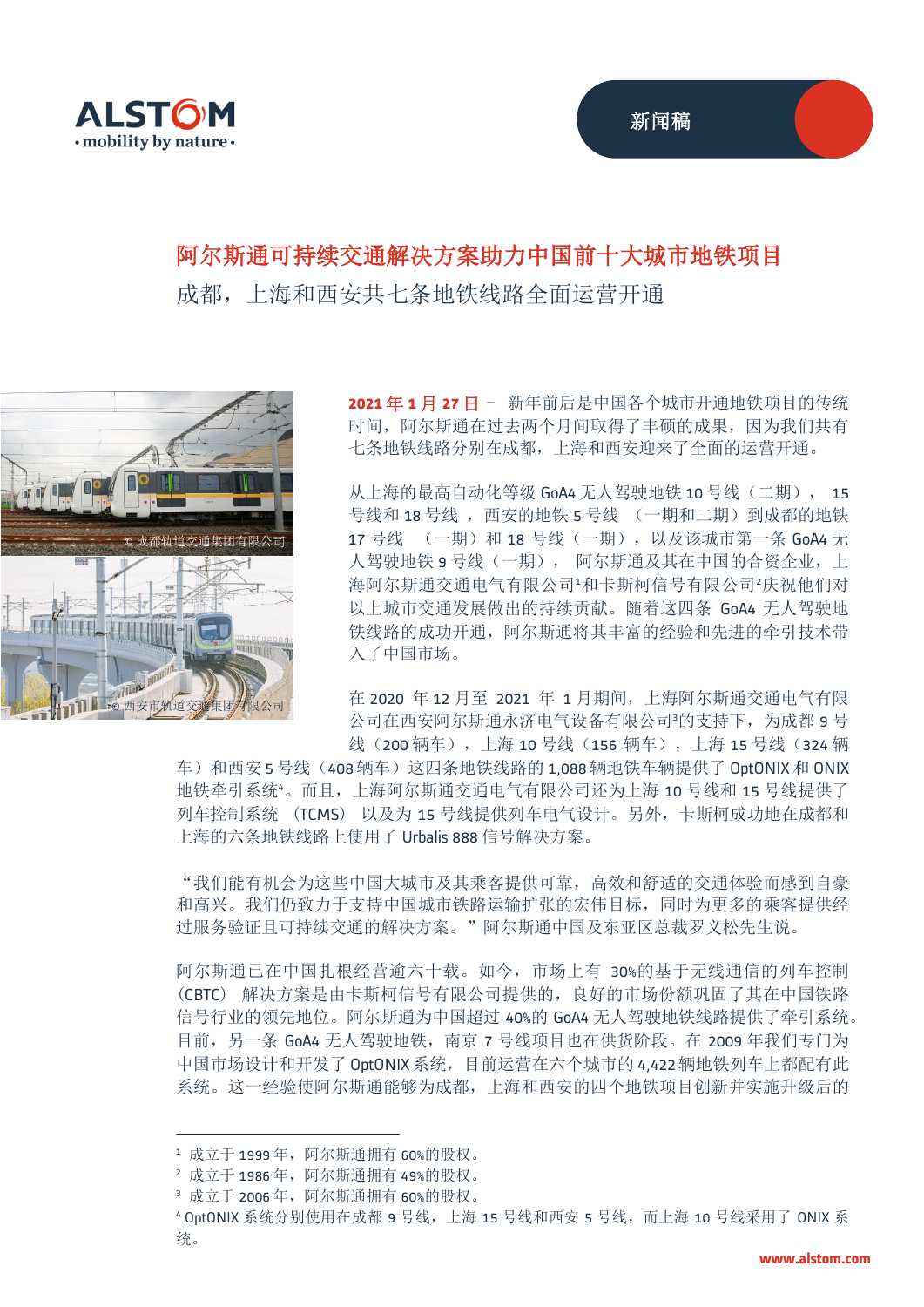

OptONIX 系统。升级后的系统可以实现更高水平的能效和电制动,并达到 98%的可回收利用 性。

关于阿尔斯通 阿尔斯通致力于打造引领更加绿色、智能的交通出行解决方案,开发并推广适用于未来可持续发展交通模式的 集成系统。阿尔斯通提供完整的系统、设备和服务,应用于高速及超高速列车、地铁、有轨电车、电动公交车 等领域,覆盖系统集成、定制服务、基础设施,信号和数字化解决方案等业务板块。阿尔斯通 2019/20 财年的 销售额为 82 亿欧元, 预订订单为 99 亿欧元。 阿尔斯通总部位于法国,业务布全球 60 余个国家,目前拥有 38,900 名员工。

## 联系方式 媒体**:**

Jane CHAN – 电话: +65 9820 5447 [jane.chan@alstomgroup.com](mailto:jane.chan@alstomgroup.com)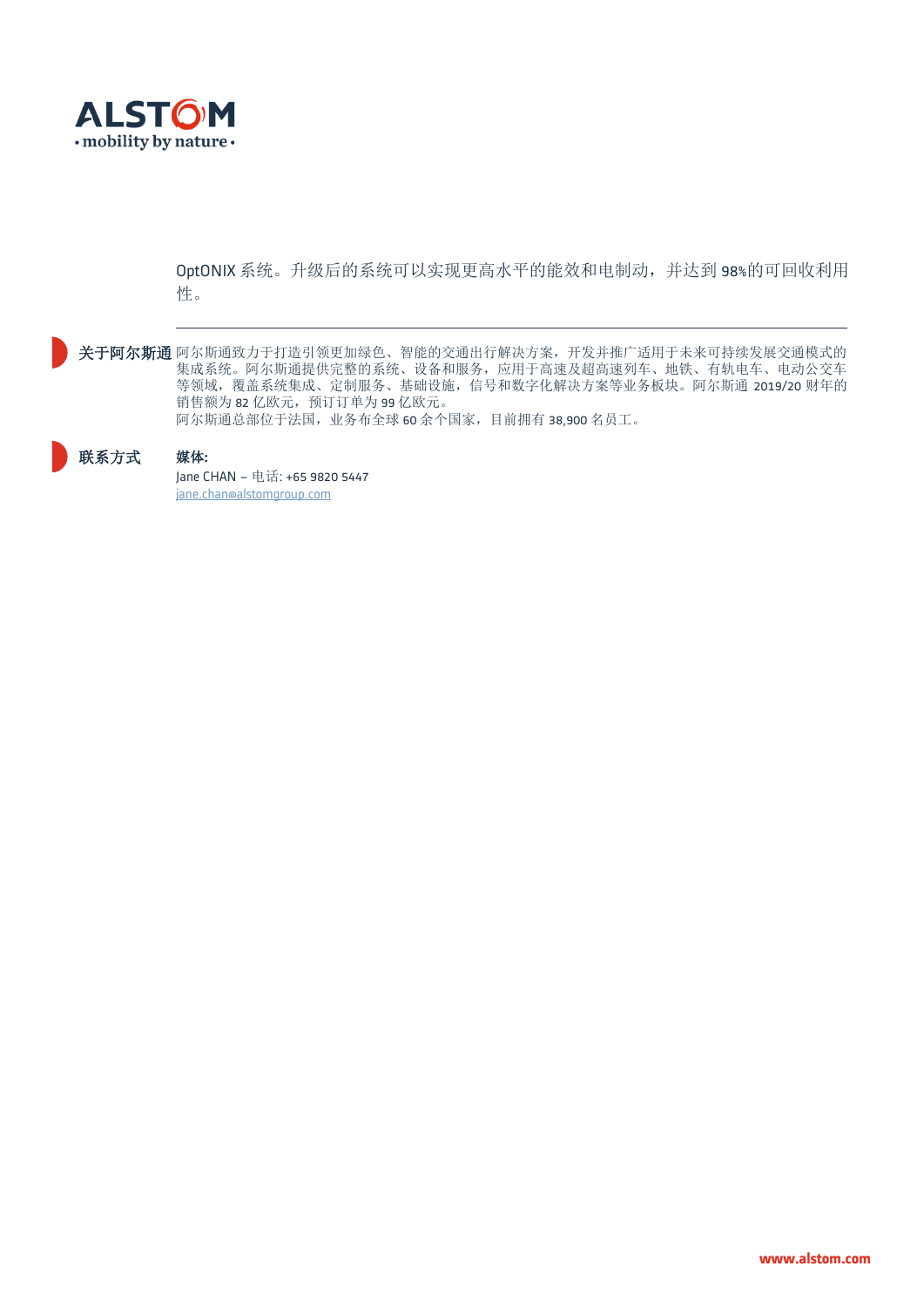

## **Powering metro projects across top 10 Chinese cities with Alstom's sustainable mobility solutions**

Seven lines in Chengdu, Shanghai and Xi'an enter passenger service



**27 January 2021** – The last two months have seen seven metro projects entrusted to Alstom across three of Mainland China's top 10 populous cities – namely Chengdu, Shanghai and Xi'an – come to fruition. This follows the Chinese tradition of opening new transit lines during the New Year period.

From Shanghai's Grade of Automation 4 (GoA4) driverless metro lines 10 (phase two), 15 and 18, Xi'an Line 5 (phases one and two) to Chengdu's metro lines 17 (phase one) and 18 (phase one), as well its first GoA4 driverless Line 9 (phase one), Alstom and its joint ventures in China, Shanghai Alstom Transport Electrical Equipment Co. Ltd (SATEE)<sup>1</sup> and CASCO Signal Ltd<sup>2</sup> celebrate their continued contributions to the country's urban transit development. With the successful opening of these four GoA4 driverless lines, Alstom brings its wealth of experience and advanced traction technologies to the Chinese market.

Between December 2020 and January 2021, SATEE supplied its OptONIX and ONIX metro traction systems<sup>3</sup> for 1,088 metro cars of four metro lines - Chengdu Line 9 (200 cars), Shanghai Line 10 (156 cars), Shanghai Line 15 (324 cars) and Xi'an Line 5 (408 cars), with support from Xi'an Alstom Yongji Electric Equipment Co. Ltd (XAYEECO)<sup>4</sup>. It was also responsible for the train control monitoring system (TCMS) of Shanghai Line 10 and Shanghai Line 15, and the latter line's train electrical design. During the same period, CASCO has successfully put into service its Urbalis 888 signalling solution on six of these metro lines in Chengdu and Shanghai.

"We are humbled and excited for the various opportunities across major Chinese cities to provide a reliable, efficient and comfortable connectivity experience for their commuters. We remain committed to supporting the country's bold ambition of urban rail transit expansion while delivering our service proven and sustainable mobility solutions to even more travellers," said Olivier Loison, Managing Director for Alstom in China & East Asia.

Alstom has been operating in China for over 60 years. Today, 30% of the radio communication based train control (CBTC) solutions are supplied by CASCO, cementing its lead in China's railway signalling sector. Alstom has provided traction systems for more than 40% of the GoA4 driverless metro lines in China, and is currently delivering for the Nanjing Line 7 project. Designed and developed specifically for

<sup>1</sup> Established in 1999, Alstom holds 60% of the shares.

<sup>2</sup> Established in 1986, Alstom holds 49% of the shares.

<sup>&</sup>lt;sup>3</sup> The OptONIX system is installed on the metro cars for Chengdu Line 9, Shanghai Line 15 and Xi'an Line 5, while the ONIX system is used on Shanghai Line 10.

<sup>4</sup> Established in 2006, Alstom holds 60% of the shares.